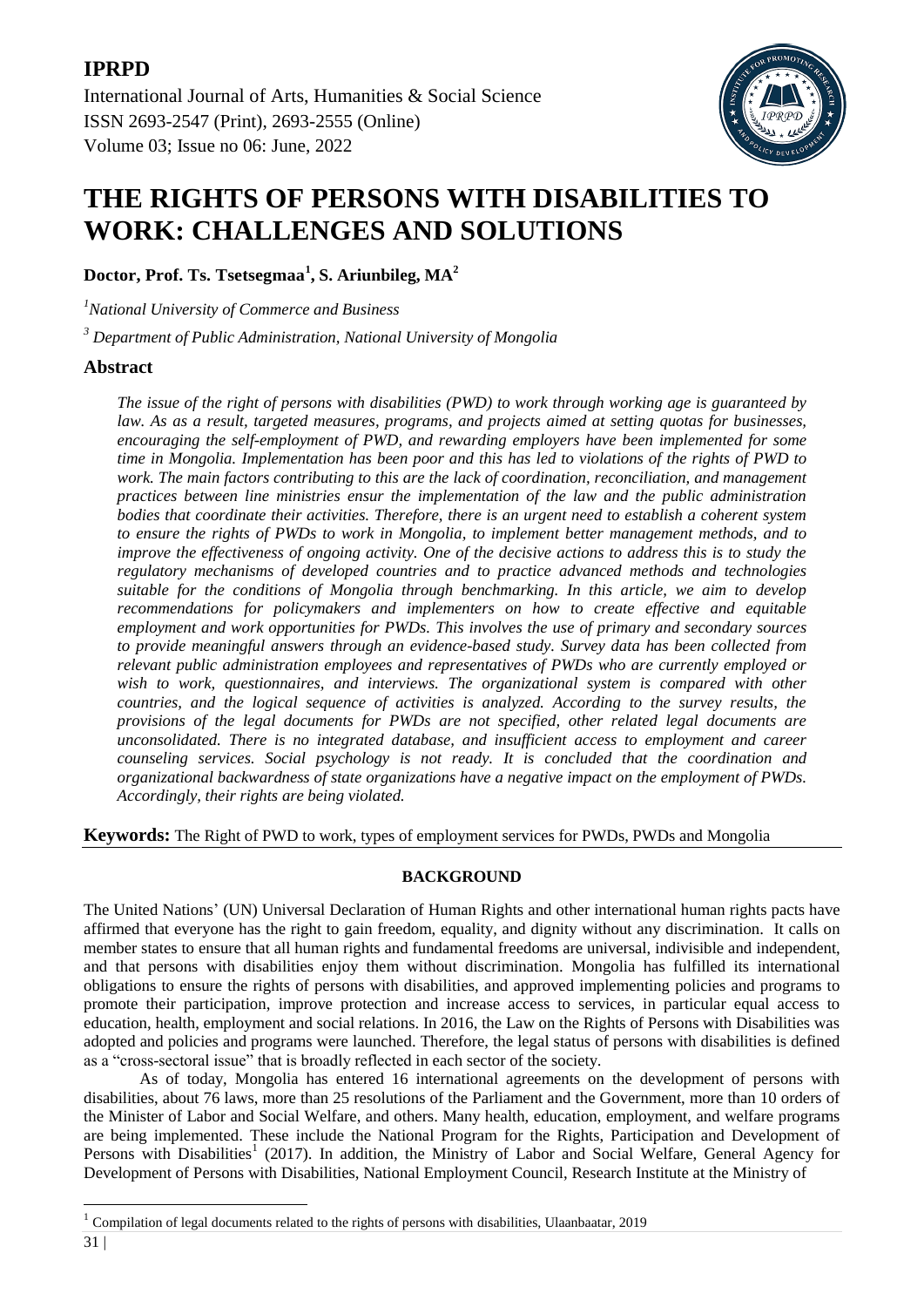on employment policy and its implementation of people with disabilities.

Labor and Social Welfare, General Department of Labor and Welfare Services and its local branches and departments implement government policies and programs. Moreover, there are 48 non-governmental organizations (NGO) operating in the field of disability. Some 37 public and private unemployment offices support and assist the employment of persons with disabilities.

Today, 107,100 persons with disabilities are registered in Mongolia. It accounts for 3.3% of the total population. Of these, 94,800 are 15 years of age and older, and only 19,974 or 27.8% are employed. Although, legally authorized governmental and non-governmental organizations are implementing policies and programs in this area, employment of people with disabilities is still insufficient. To address this issue effectively, a focus group was established with senior and mid-level government officials in charge of the employment of persons with disabilities (Ministry of Labor and Social Welfare, district welfare departments) and Directors of unemployment offices. The purpose was to identify if there are deficiencies in management, administration, and law enforcement. A total of 156 people participated in a survey. In addition, we used data from previous studies that we have undertaken<sup>2</sup> on the employment of people with disabilities. This provides a secondary source. The study concluded that the right to work of persons with disabilities is not respected equally. So, we need to identify some ways to improve the problem. Therefore, we chose the US government as a solid example to improve the current situation

The survey was divided into 3 groups of people. These include, first, government officials and civil servants (senior staff of the Ministry of Labor and Social Welfare, and district officials: total of 16 officers), second, employees of NGOs and Directors of unemployment offices (NGOs 6, unemployment offices 15, a total of 21), third, persons with disabilities and their caregivers (119 people). In the end, the study identifies some effective ways to improve government regulations and management mechanisms that affect the insufficient employment of people with disabilities and their inability to exercise their rights.

## **CURRENT STATUS OF EMPLOYMENT OF PEOPLE WITH DISABILITIES**

Article 4.1.1 of the Mongolian Law on the Rights of Persons with Disabilities states that "a person with a disability is a person whose physical, mental, intellectual and sensory disabilities are combined with other environmental barriers and whose ability to participate fully and effectively in social life is limited". In society, people with disabilities were perceived as dependent on medical care and caregivers, and their problems were only superficially understood in terms of their health or social protection needs. But today they are being promoted and understood as active members of society and competent people. Section 8 of Sustainable Development Goals of Mongolia 2030 promotes sustainable and inclusive economic growth, full and productive employment, and decent work. It has the aim that by 2030, all men and women, including people with disabilities will be able to work fully and productively and be provided decent work and equal pay for work of equal value<sup>3</sup>. These are reflected in the Constitution of Mongolia (1992), the Law on the Development of Persons with Disabilities (2016), the Labor Law (1999, 2021), the Law on Employment Promotion (2011), and the Employment Promotion Program for Persons with Disabilities (2017). All of them are in line with the concept of the "right to work".

In the United States, employment of persons with disabilities is regulated by a number of legal instruments. These include: the Americans with Disabilities Act, amended in 1990 and renewed in 2008. Employment, transportation, public building settings, special means of communication for the deaf for instance., state and local government discrimination against persons with disabilities is prohibited in a number of areas, including access to land programs and services. This is enforced by government agencies. For example, the US Equal Employment Opportunity Commission, the US Department of Transportation, the Federal Communications Commission (FCC), and the US Department of Justice, US Department of Education (which prohibits discrimination in its programs or activities), US Department of Health and Human Services (for instance interpreter for HHS hospitals), USA Architectural and Transportation Barriers Compliance Board (ATBCB), US Department of Labor Civil Rights Center Rehabilitation Act, 1973. The US Department of Labor's Federal Contract Compliance Program Office (OFCCP) enforces Section 503 of the Rehabilitation Act concerning prohibition its employment discrimination. An inter-agency committee on persons with disabilities has been established within the federal government, consisting of members nominated by the US President or an official appointed by them. For instance, Chairman of the Employment Equal Opportunity Commission, Head of the Personnel Management Department, Secretary of Veterans Affairs, Secretary of Labor, Secretary of Education, and Secretary of Health and Human Services.

A Chairman of the Committee leads the Committee alone or co-chair the Committee for a specified period of time. Moreover, there is a Presidential Committee on the Employment of Persons with Disabilities and Mental

**.** 

 $2$  International Journal of Humanities and Social Science, Surveillance of the Current Situation of Self-Employed People with Disabilities (On The Example of Mongolia) Vol. 10 • No. 9 • September 2020 doi:10.30845/ijhss.v10n9p11

<sup>&</sup>lt;sup>3</sup> Sustainable Development Goals of Mongolia, Goal 8 - Promoting sustainable and inclusive economic growth, full productive employment and decent work,<http://sdg.gov.mn/Goal/?id=8>

<sup>32</sup> | The Rights of Persons with Disabilities to Work: Doctor, Prof. Ts. Tsetsegmaa et al.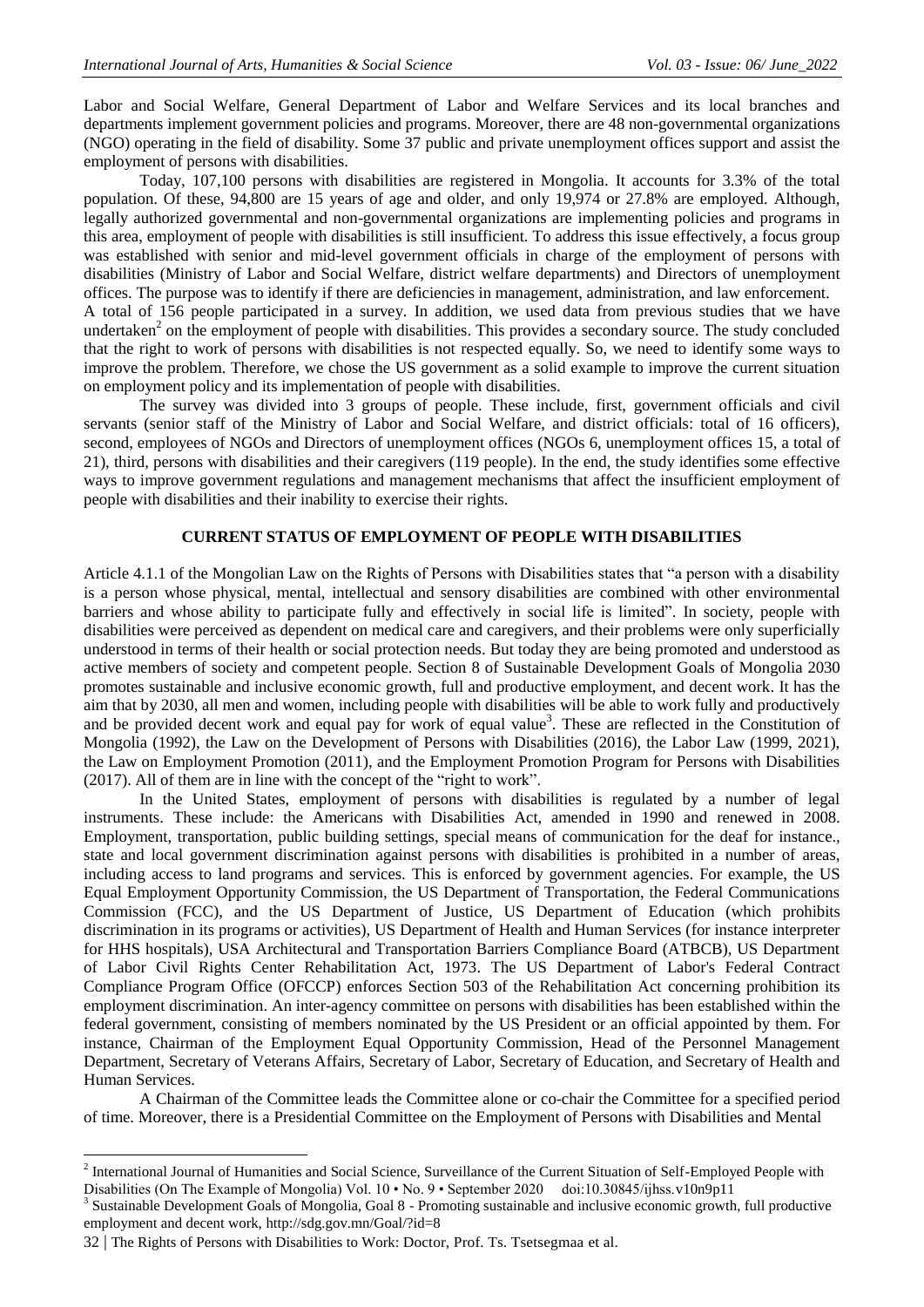Illness. Objectives and functions of the Committee include (i) to implement best practices for people with disabilities in each government agency and organization, and focus on meeting the special needs of these people; and (ii) to make recommendations periodically to the Commission on legislative and administrative changes which it deems necessary or appropriate. The Ticket to Work and Work Incentives Improvement Act of 1999 was enacted to increase the choice of persons with disabilities wishing to return to work. The Vietnam Era Veterans' Readjustment Assistance Act prohibits discrimination against veterans and requires employers to take positive steps to recruit and hire these veterans<sup>4</sup>.

The Workforce Innovation and Opportunity Act applies differently to each state. For example, the Governor-appointed Illinois Manpower Innovation Council includes state, business, industry, labor, education, and community-based leaders to assess and meet the labor needs of Illinois employers and workers. It is responsible for overseeing the development, implementation and modification of the Unified State Plan, meeting all relevant programs, necessary partners and stakeholders, overseeing the country's human resource development system, and providing strategic leadership.

The above laws describe in detail the rights of persons with disabilities, the types of discrimination, how to prohibit discrimination, which government agencies should comply with the law, and what standards should be followed.There is also a very clear integrated database from which anyone can easily find any information related to the exercise of a persons' rights. Figure 1 compares the key laws of Mongolia and the United States.

| <b>Major</b> laws of<br>Mongolia       | Law on the Rights of Persons with Disabilities, 2016                                                                                              |  |
|----------------------------------------|---------------------------------------------------------------------------------------------------------------------------------------------------|--|
|                                        | Labor Law, 2021                                                                                                                                   |  |
|                                        | Employment Promotion Law, 2011                                                                                                                    |  |
|                                        | National Program for the Rights, Participation and Development of PWDs, 2017                                                                      |  |
|                                        | More than 20 international conventions and protocols, Universal Declaration of Human<br>Rights and a total of 35 laws and regulations internally. |  |
| <b>Major</b> laws of the<br><b>USA</b> | Americans with Disabilities Act, 2008                                                                                                             |  |
|                                        | Rehabilitation Act, 1973                                                                                                                          |  |
|                                        | The Ticket to Work and Work Incentives Improvement Act, 1999                                                                                      |  |
|                                        | Workforce Innovation and Opportunity Act (WIOA)                                                                                                   |  |
|                                        | Law on Education for Persons with Disabilities, 1990 (IDEA)                                                                                       |  |
|                                        |                                                                                                                                                   |  |

#### **Figure 1. Major laws of Mongolia and the USA**

In addition, the responses of government officials who participated in our study (16) confirm that the issue of PWDs' employment rights is legally guaranteed in Mongolia and the current employment promotion legislation are considered to be a "well designed" legal documents (84%) aimed at increasing the employment rate of these people. See Graph 1.





Although there seems to be sufficient legal support, in practice there are many violations of the right to work and insufficient enforcement. This is due to the fact that there are 94,800 with disabilities of working age, of which only 19,974 or 27.8% are employed. Of those employed, 41.7% are self-employed, 35.7% are paid employees, 20.1% are unpaid participants in household production and services, 1.6% are employers, and 0.3% are members of partnerships and cooperatives<sup>5</sup>. Unpaid informal employment is more common than contract-based employment. 62% of the civil servants surveyed agreed that the employment rate for PWDs is low.

 $\overline{a}$ <sup>4</sup> US Department of Labor,<https://www.dol.gov/general/topic/disability/ada>

<sup>&</sup>lt;sup>5</sup> Labor and Social Welfare Research Institute, Ministry of Labor and Social Welfare, SECIM, Employment Survey for People with Disabilities, Ulaanbaatar, 2019, pp.16-17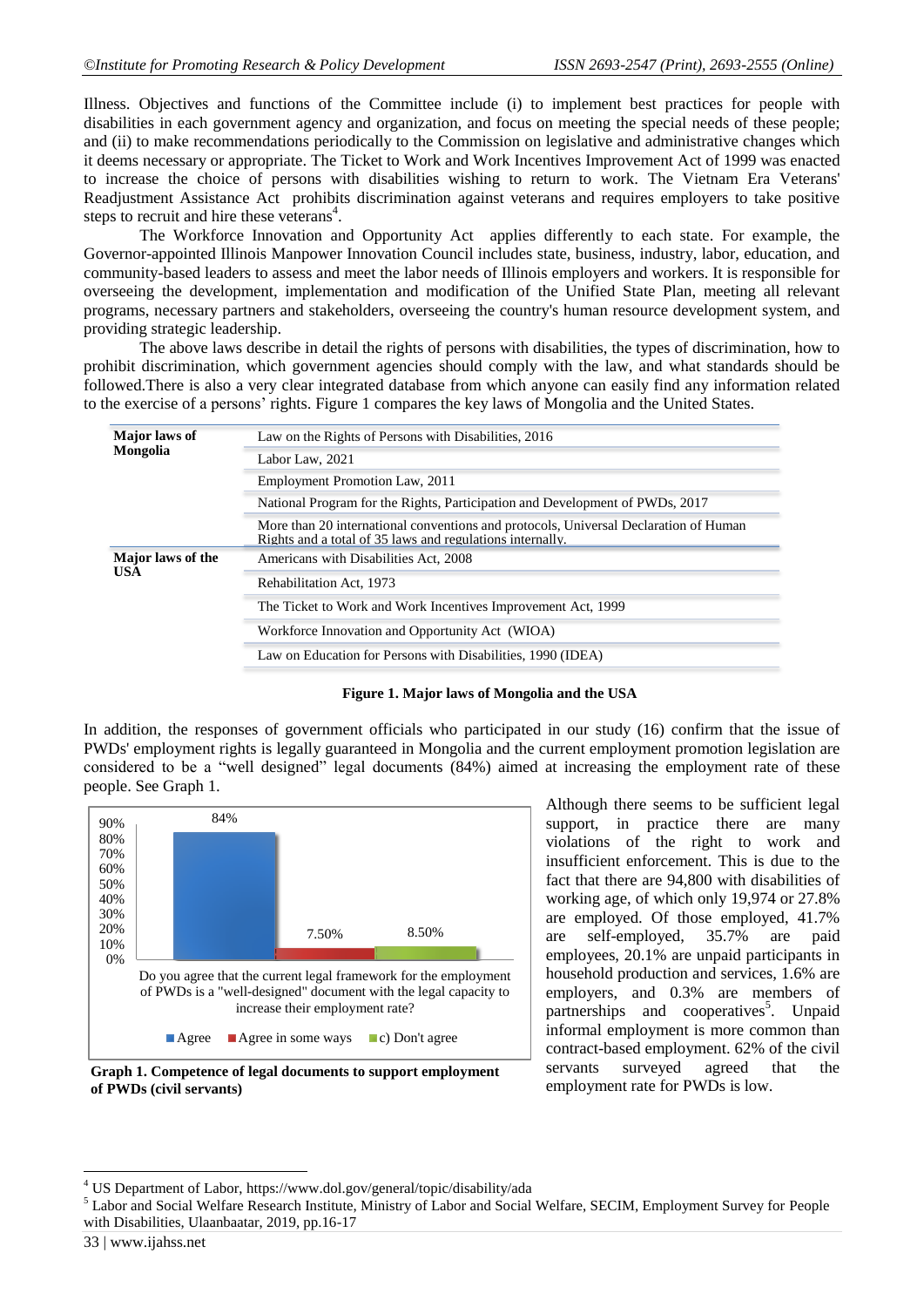

**Graph 2. Low employment rate of PWDs (civil servants)**

From the above, the following questions are raised:

Why is the employment of people with disabilities insufficient?

How can inadequate employment be improved?

What mechanisms is the government using to improve employment?

The reasons for the insufficient employment of PWDs are explained on several grounds: First, people with disabilities who are interested in employment do not know where to turn or who to contact. This means the lack of information. Second, unable to find stable employment due to lack of job placement or skills. Third, lack of workplace

adjustment. Fourth, inability to work or unskilled. , Fifth, insufficient infrastructure. Sixth, improper communication and discrimination<sup>6</sup>. And finally, people with disabilities do not work due to their lack of knowledge of the employment  $law<sup>7</sup>$ .

According to the focus interviews of government officials, there are three main issues facing PWD employment. These include, infrastructure (streets, public transport, job arrangements), education (primary, secondary, tertiary, employment after graduation, skills development), and social attitudes (people considered they are recipients, sick, incompetent.

| <b>Indicator</b>                   | The 3 main issues facing with PWD employment         |                                                     |  |
|------------------------------------|------------------------------------------------------|-----------------------------------------------------|--|
|                                    | Civil servants                                       | <b>People With Disabilities</b>                     |  |
| <b>Infrastructure</b>              | The streets are difficult                            | No workplace special settings                       |  |
|                                    | Public transportation is difficult                   | Insufficient infrastructure<br>public<br>(streets.) |  |
|                                    | Insufficient workplace adjustment                    | transport)                                          |  |
| <b>Education</b>                   | It is difficult to get primary, secondary and higher | Can't get a stable job because of the poor work     |  |
|                                    | education                                            | skills                                              |  |
|                                    | It is difficult to get a job after graduation        |                                                     |  |
|                                    | It is difficult to improve one's skills              |                                                     |  |
| Social negative<br>treat/attitudes | Considered "recipients"                              | Employment is not possible due to high levels       |  |
|                                    | Considered "sick"                                    | of discrimination                                   |  |
|                                    | Considered "incompetent"                             |                                                     |  |

 **Figure 2. The three main issues facing with PWD employment (Civil servants and PWDs)**

**Source: Research team, 2021**

*Infrastructure:* Civil servants believe that access to infrastructure is the most important factor in improving the employment of people with disabilities. Within the framework of measures taken by the state in this regard: (i) Law on Urban Development (2008, Prohibition of issuing permits for urban planning, construction solutions and designs that do not meet the requirements for PWDs), Law on Construction (2016), MNS 91.040.10: 2009 standardrequired space for PWDs, roads for pedestrians and people with disabilities MNS5682: 2006, Building rules-spatial planning and more than 10 norms and rules. (ii) Public transport-road parking MNS5879: 2012, wagon service MNS6312: 2021, SOS service-waiting room, toilet, (iii) Workplace adjustment: Employment promotion in the national action plan to promote the rights, participation, and development of persons with disabilities increase the number of jobs that can be adjusted to operational criteria<sup>8</sup>. However, there are currently a number of organizations that have not made job/work adjustments (i.e., Article 111 of the Labor Law has not been implemented). For example, in 2018, 40.7% of enterprises surveyed said that it was difficult to make job adjustments<sup>9</sup>.

1

<sup>6</sup> B. Delgerjargal, Ya. Tuguldur. Research on Infrastructure Services for People with Disabilities, Scientific Conference on Disability Studies as an Interdisciplinary Science, Ulaanbaatar, 2017, pp.22-23

 $7$  T.Gantsetseg, P. Enkh-Uchral, N. Baljmaa, A. Bayarmaa, D. Densmaa, Z. Khishigsuren, Attitudes of People with Disabilities and Work place, Scientific Conference on Disability Studies as an Interdisciplinary Science, Ulaanbaatar, 2017, p.25-28

<sup>&</sup>lt;sup>8</sup> Joint Order of the Minister of Labor and Social Welfare, the Minister of Education, Culture, and Science, and the Minister of Health on the approval of the National Action Plan to Promote the Rights, Participation, and Development of Persons with Disabilities, May 21, 2018

<sup>&</sup>lt;sup>9</sup> Labor and Social Welfare Research Institute, Population Development Policy Research Sector, Disability Employment Survey Report, 2018, p.13

<sup>34</sup> | The Rights of Persons with Disabilities to Work: Doctor, Prof. Ts. Tsetsegmaa et al.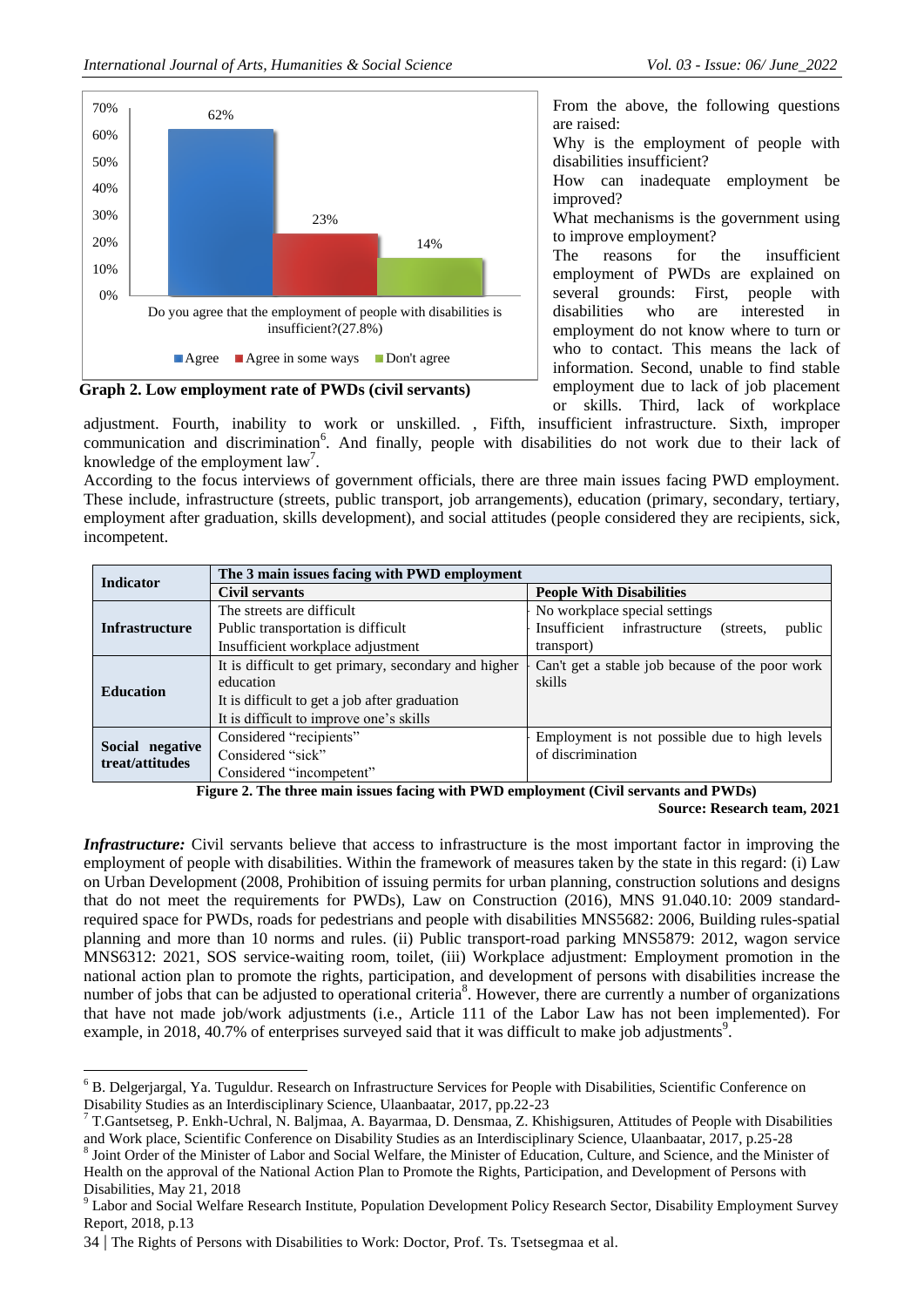The law on the rights of persons with disabilities in the United States is the Americans with Disabilities Act (ADA). The law covers all issues related to PWDs, including the Building Code. According to the code, the "Readily achievable" standard should be followed as part of the government's policy of Fair and Respect to protect the rights of PWDs. The Building Code applies to all states in the United States. These include the ADA Accessibility Guidelines (ADAAG) and the ANSI A117<sup>10</sup>. It is "Accessible and usable buildings: aimed at making the building accessible, meeting national requirements and accepting technical requirements" (entrance, exit, door, toilet, high and low adjustment, lighting, stairs, elevator and other works) all safety related to the building, such as employment and access to services).

The standard for public transportation services under the ADA is CFR  $35.151<sup>11</sup>$ . The Federal Transit Administration (FTA) is the social and economic life of all Americans. To fulfill its mission is to ensure nondiscriminatory transportation to meet the mission of improving the social and economic quality of life of all Americans. The FTA Civil Rights Office is responsible for enforcing and monitoring civil rights to provide public transport services without discrimination. In addition, a Community, Health, Environment, Checklist public scrutiny (PWDs, professional governmental and non-governmental organizations), scores on the scope of the building and whether public transport service standards have been violated. For example, meeting the needs of people with hearing and visual impairment and wheelchairs. In other words, it treats the issue of human rights in terms of respecting human rights, rather than looking at them as receivers, sick, incompetent or non-problematic.

In addition to the standards, the Principles of Universal Design is followed. It is a matter of creating and maintaining "publicly designed and accessible workplaces" to meet the needs of a wide range of workers, including people with disabilities. Workplace adjustments are necessary to recognize all employers, employees, and future employees who have different abilities and limited needs (workplace facility, environment, processes, policies, technologies, resources, management, employee productivity, safety, collaboration, communication), meaning treating any issue from a non-discriminatory, human rights perspective. Universal design not only addresses building-workplace infrastructure issues, but also information infrastructure<sup>12</sup>.

*Education:* Access to education is the most important factor in improving the employment of people with disabilities, according to government officials/civil servants surveyed. The main issues facing the education needs of people with disabilities in Mongolia are a) school enrollment, b) curriculum, c) learning environment, d) teaching staff, and e) social attitudes<sup>13</sup>. There are special schools that classify people with disabilities as hearing, vision, and mental and specially trained teachers teach in special programs. Even though, Article 16.2 of the Law on the Rights of Persons with Disabilities adopted in 2016, states that teachers and social workers at all levels of education must have the knowledge and skills to work with students with disabilities. However, there is a significant gap between this law and the reality of school operations.

According to the Save the Children survey of 2018 found that 88% of regular school teachers were illprepared to work with children with disabilities<sup>14</sup>. Teachers often know that a child has a disability from a doctor's certificate or information provided by parents, but in Mongolia school teachers diagnose certain types of disabilities within their understanding, such as autism spectrum disorders, attention deficit hyperactivity disorder, and learning disabilities. This is due to the lack of a unified definition and classification system for children with disabilities in the education sector<sup>15</sup>. Today, there are six special schools in Ulaanbaatar and one in Darkhan-Uul province. Thus, there are a total of seven special schools operating currently. These schools are different in terms of hearing, visual, and mental disability. In the 2017–2018 school year, 1,637 children attended these schools. This system itself "unconsciously" creates the notion of isolating people with disabilities from society, of living separately, and of being special citizens, are therefore, making it impossible to create an environment in which negative attitudes such as social discrimination reduced or eliminated.

Unlike Mongolian educational policy for people with disabilities, the Individuals with Disabilities Education Act (1990 IDEA) ensure that education for people with disabilities is an integral part of the education system and recognize the principle of equal access to primary, secondary and tertiary education for children, youth, and adults with disabilities in the United States. It is believed that planning and curriculum development should be an integral part of school organization. However, the government requires all levels of education to provide translators and other appropriate "support services" so that adequate services are available to meet the needs of people with various disabilities. This right is especially open to girls and boys with all types and levels of disability,

1

 $10\,2017$  ICC A117.1 Accessible and Usable Buildings and Facilities,<https://codes.iccsafe.org/content/icca117-12017>

 $11$  Guidance on the 2010 ADA Standards for Accessible Design

<https://www.ada.gov/regs2010/2010ADAStandards/Guidance2010ADAstandards.htm>  $12$  Ibid

<sup>&</sup>lt;sup>13</sup> Ts. Tsevegmid, Institute of Education, Problems of Children with Disabilities, Scientific Conference on Disability Studies as an Interdisciplinary Science, Ulaanbaatar, 2017, p.7-11

<sup>&</sup>lt;sup>14</sup> Supporting equal education in Mongolia, November, 2020, ADB East Asia Technical Series Report,

<https://www.adb.org/sites/default/files/publication/720336/eawp-28-inclusive-education-mongolia-mn.pdf>  $^{15}$ Ibid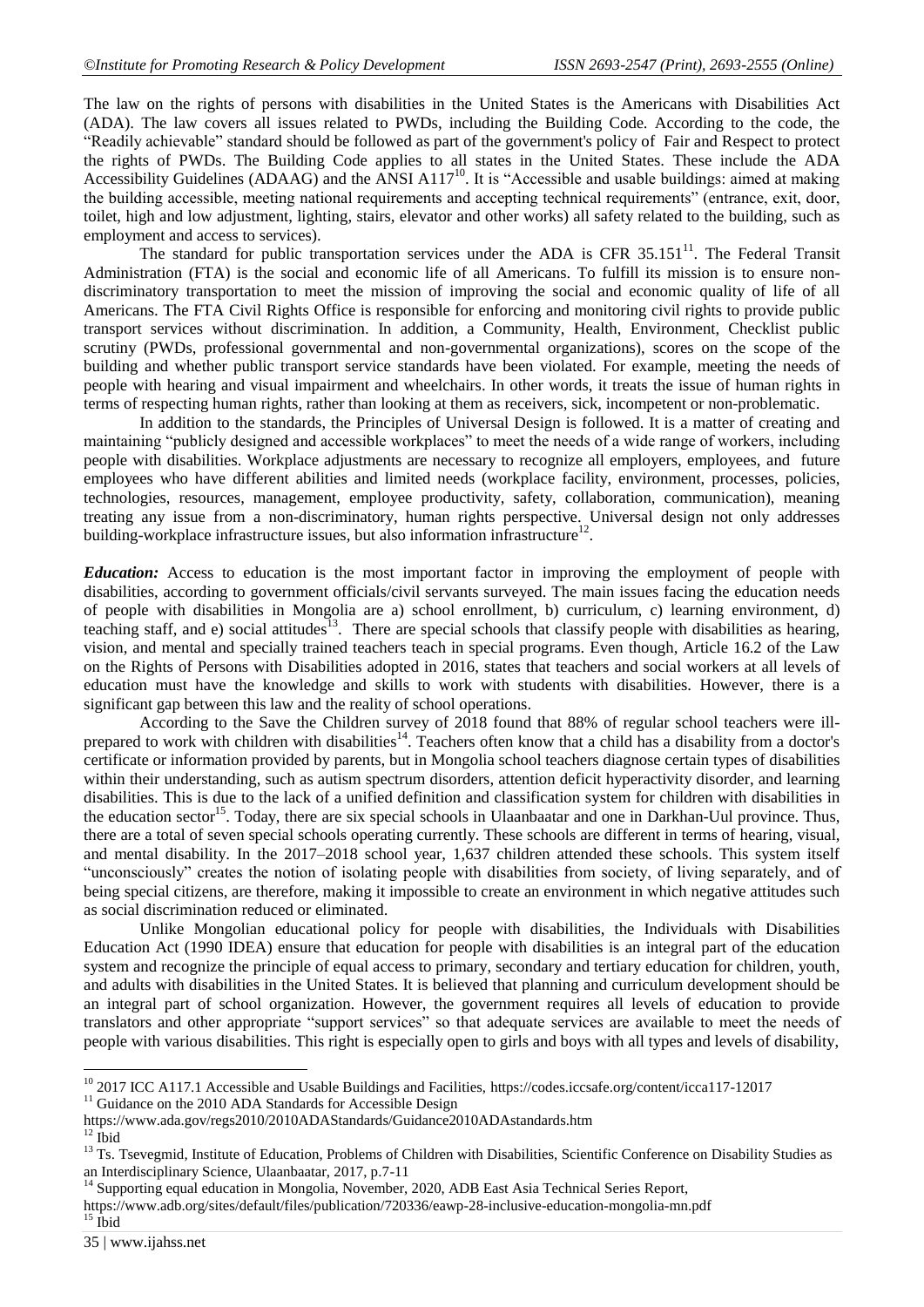including the most severely disabled. To do this, schools may have special classes (depending on the specific communication needs of the deaf or blind) and focus on culturally sensitive instruction and effective communication skills in the early stages to maximize their independence. The quality of education should reflect the same standards and ambitions as those without disabilities and should be closely linked to them as allocating educational resources<sup>16</sup>. Also, have a clear and accepted policy at the school level and in the community to provide integrated learning services; provide flexibility, complementarity and adaptability to the curriculum. It is important to provide quality materials, sustain continuous teacher training, and support teachers<sup>17</sup>. After graduation, PWD are employed and work like everyone else.

The record said that the employment status of people with disabilities in the United States by state is a minimum of 30% and a maximum of 60%<sup>18</sup>. After graduation, 25.7% of employees have a bachelor's degree, 21.7% are college graduates, and 13.8% have completed secondary education<sup>19</sup>. In contrast, with the exception of some sample surveys involving only people with disabilities who are employed, there is a lack of comprehensive



#### **Graph 3. Improved infrastructure will increase the employment of PWDs**

accordingly. For example, if the infrastructure is improved, people with disabilities are able to participate in community activities and to get employed or to work in areas of choice. There is a high probability that negative attitudes will be reduced by eliminating the "special" education system. The position of the survey participants was the same (77.5%). This questionnaire was taken from all participants (civil servants and people with disabilitiess, a total of 156). See Graph 3 and 4.

**The government's mechanism** for improving employment of people with disabilities goes through the development of legal documents and the implementation of specific policies and programs through central and local authorities in Mongolia. The National Program "Rights, Participation and Development of PWDs 2018-2022" states "to implement legislation on the rights of people with disabilities, to increase opportunities of their full

data on the education of all people with disabilities in Mongolia. For example, according to one of the latest sample surveys which were taken in 2019 by the Research Institute of the Ministry of Labor and Social Welfare said that 73.5% of people with disabilities have a diploma or bachelor's degree, 33.3% have a technical degree, 61.5% have vocational education, and 43.1% have completed secondary education out of all employed people with disabilities<sup>20</sup>.

*Social negative attitudes***:** Civil servants who participated in the survey believe that changing social attitudes is the most important factor in improving the employment of people with disabilities. People with disabilities who participated in the survey also agreed (see Table 2). As they answered, negative social attitudes will be reduced if the most important issues that are accessible infrastructure, appropriate workplace arrangements, and the modernization of the education system be solved



**Graph 4. Improved education system will increase the employment of PWDs**

 $\overline{a}$ 

<sup>&</sup>lt;sup>16</sup> Special Education Law, California, USA,<https://www.californiaspecialedlaw.com/your-special-needs-childs-legal-rights/>  $17$  UN The Standard Rules on the Equalization of Opportunities for Persons with Disabilities

<https://www.un.org/esa/socdev/enable/dissre00.htm>

<sup>18</sup> [https://www.brookings.edu/blog/the-avenue/2018/07/25/only-four-out-of-ten-working-age-adults-with-disabilities-are](https://www.brookings.edu/blog/the-avenue/2018/07/25/only-four-out-of-ten-working-age-adults-with-disabilities-are-employed/)[employed/](https://www.brookings.edu/blog/the-avenue/2018/07/25/only-four-out-of-ten-working-age-adults-with-disabilities-are-employed/)

<sup>&</sup>lt;sup>19</sup> <https://www.statista.com/statistics/1219132/us-employment-rate-disabled-persons-education/>

<sup>&</sup>lt;sup>20</sup> Ministry of Labor and Social Welfare, Employment of Persons with Disabilities, Research Report, Ulaanbaatar, 2019, pp.56-60

<sup>36</sup> | The Rights of Persons with Disabilities to Work: Doctor, Prof. Ts. Tsetsegmaa et al.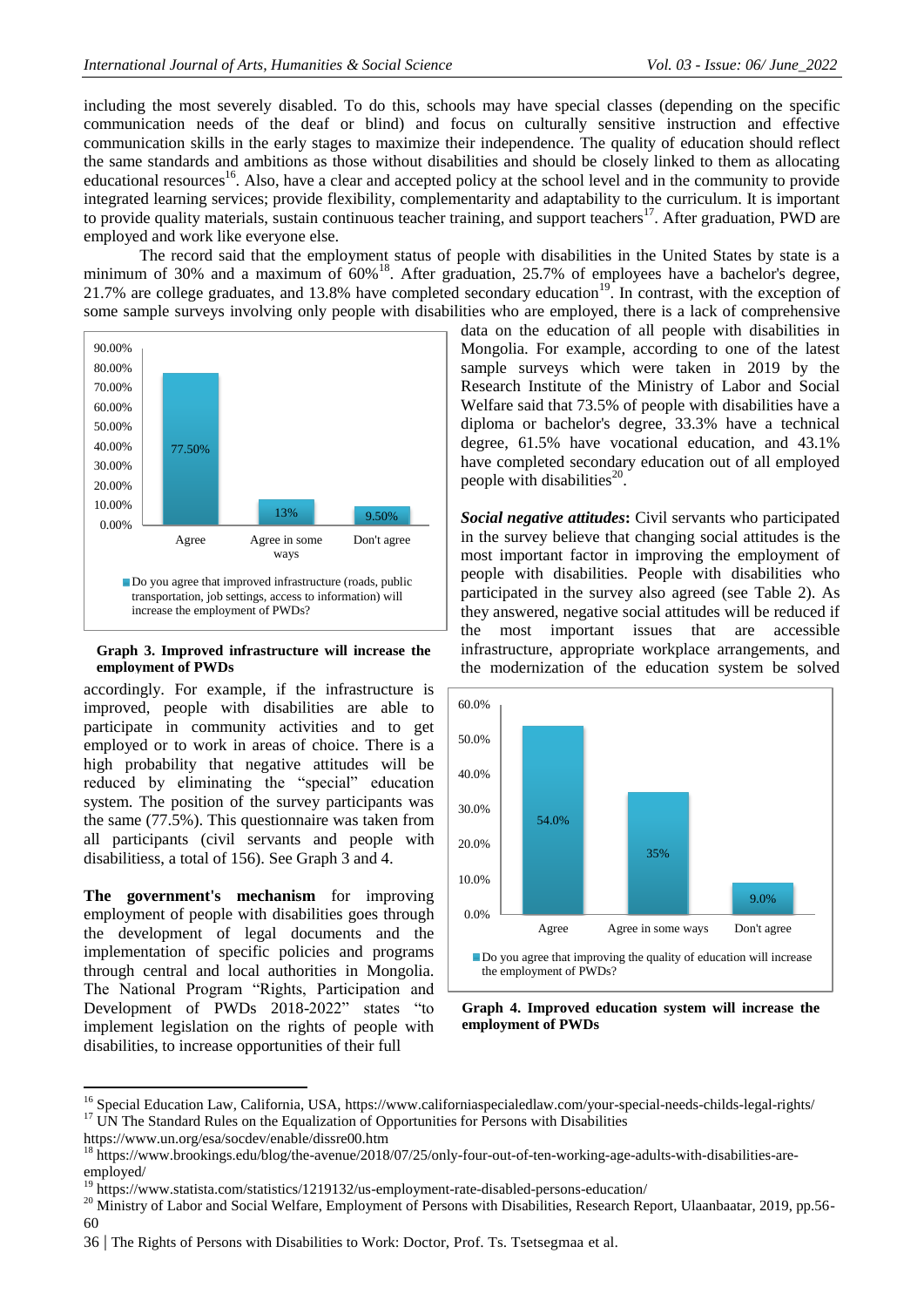participation in all aspects of social relations and a comfortable living and development, and to raise public awareness of their rights, and to build a community-friendly environment"<sup>21</sup>. The results of this national program are expected to increase the employment of PWDs. However, the implementation was insufficient as our observation during the study because, in addition to legal documents, study, job placement, information and publicity, and training play an important role in improving the employment of PWDs. The insufficiencies are according to a report of Ministry of Labor and Social Welfare in 2019: public and private unemployment offices or labor brokerage organizations (total of 37) are currently operating; the recruitment and monitoring of the employment of PWDs is poor; the registration and information is not transparent; the level of education of PWDs seems decent (50% of job seekers have complete secondary education, 12.2% have higher education, 6.4% have vocational education, 7.8% have specialized technical education, and only 5.5% uneducated<sup>22</sup>) but there are many job seekers remaining unemployed in the labor market  $(2449^{23})$ ; and although employers are trained in labor law, many enterprises do not enforce the law<sup>24</sup>. It can be argued that the "Rights, Participation and Development of

PWDs 2018-2022" does not address issues systematically, or does not fully define what the primary needs are. However, the first of the three key indicators affecting the employment of PWDs in our study is infrastructure. This is because the experience of developed countries, such as the United States, defines that the right to employment and education consists when the infrastructure meets fundamental human needs. Our study addresses that this is a primary barrier.

NGOs and unemployment offices or labor brokerage organizations play an important role in the employment of people with disabilities. They are responsible for organizing training, distributing manuals and materials in an accessible manner, and participating in monitoring implementation. However, in our survey, 68.5% of NGO representatives were not involved in monitoring the implementation of



**Graph 5. NGO contribution to the employment of PWDs** 

the law, while 12% participated in the survey of PWDs only 1 or 2 times, and 15% did not respond.



**Graph 6. Unemployment office contribution to the employment of PWDs (civil servants)**

As our result of the focus group discussions of NGOs and labor brokerage organizations (NGO-9, labor brokerage organizations -12, total 21), NGOs provide training both to employers and PWDs (70.7% once a year, 24.5% quarterly<sup>25</sup>). However, there is very little information on how many people have been provided with jobs as a result of the training and how long it takes to adapt if a job is provided. Also, representative of the labor brokerage organizations answered that the recruitment of PWDs is very low, in fact, almost none, and they do not pay attention to whether they were employed or in stable employment. This response was also clarified by the government officials surveyed: NGOs and labor brokerage organizations have made little contribution to the employment of people with disabilities. See Figures 5 and 6.

 $\overline{a}$ 

<sup>&</sup>lt;sup>21</sup> Joint Order of the Minister of Labor and Social Welfare, the Minister of Education, Culture and Science, and the Minister of Health on the approval of the National Action Plan to Promote the Rights, Participation and Development of People with Disabilities, May 21, 2018

<sup>22</sup> Labor and Social Welfare Research Institute, Ministry of Labor and Social Welfare, SECIM, Employment Survey for People with Disabilities, Ulaanbaatar, 2019, pp.16-17

 $23$  Ibid

 $24$  Ibid

<sup>&</sup>lt;sup>25</sup> Previous study, September-October 2021.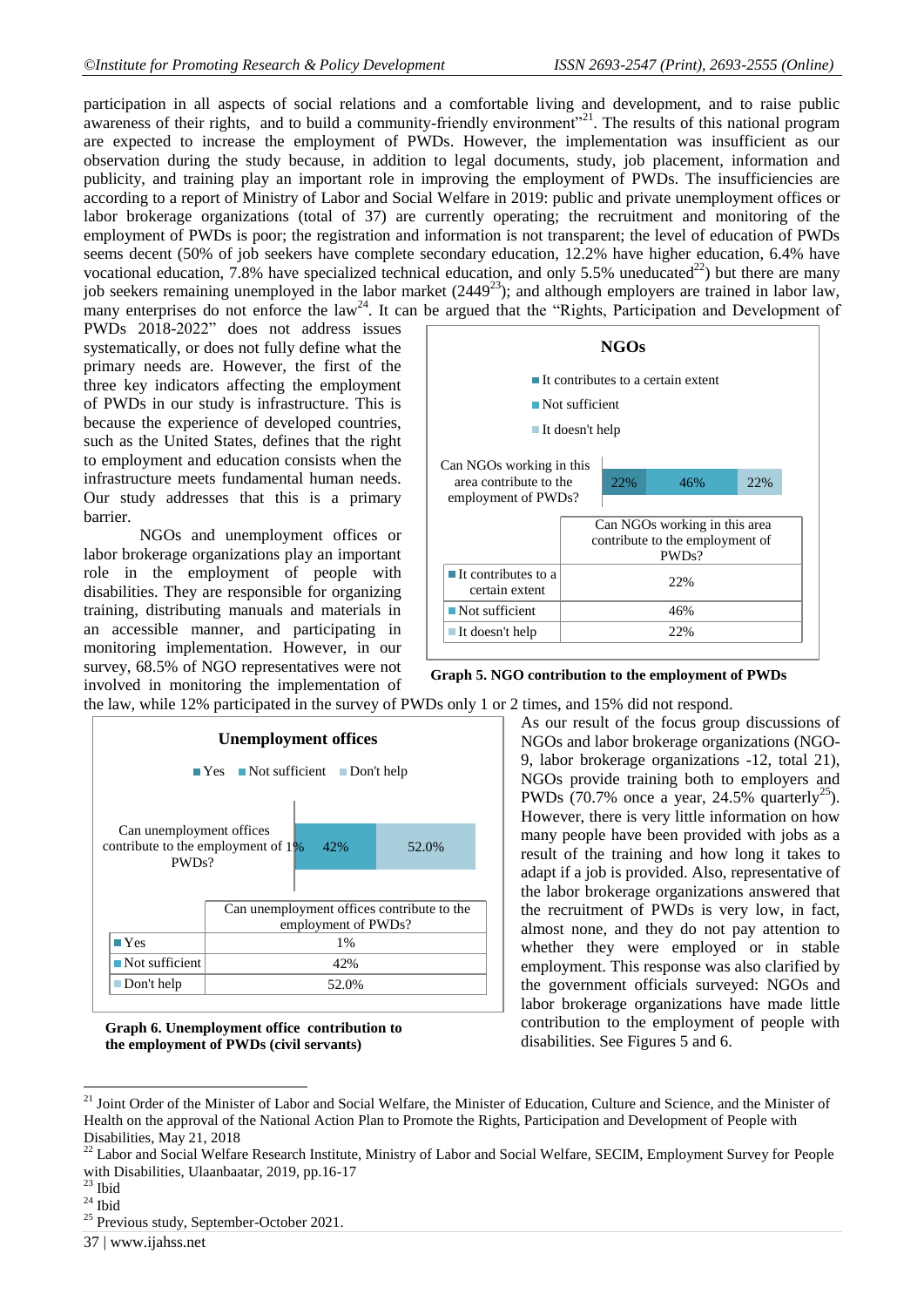What are the employment opportunities and conditions for unemployed people of working age with disabilities? The 2019 Survey on Employment of Persons with Disabilities reflects the views of employers on PWDs<sup>26</sup>. This can be considered as an initiative to increase the employment of PWDs. Their initiatives includes, firstly to create a system to motivate employers, for example, to reward enterprises that employ more than quotas $^{27}$ , provide adequate information, make information transparent, and to provide discounts on social insurance and health insurance to organizations. Secondly, set quotas work differently for each economic sector, and thirdly, improve the employment mediation system such as labor brokerage organizations and unemployment offices and creating a database for PWDs' employment, fourthly, establish an employment center that only works in this area, and work effectively with the Labor and Welfare Service organization and reduce bureaucracy. According to NGOs and labor exchanges surveyed, employers' bonuses and benefits take a lot of time to process, benefits are not provided in a timely manner, there is no feedback, and we have to demand<sup>28</sup>. The database is insufficient, the infrastructure is not accessible, the law enforcement is inadequate, the incentive mechanism for employers is not established properly, the public-private partnership is underdeveloped, and the bureaucracy of the government is a burden rather than a job creation option. The question is how can these issues be overcome and the situation improved?

## **WAYS TO IMPROVE THE EMPLOYMENT OF PEOPLE WITH DISABILITIES - BENCHMARKING**

It is possible to learn from the US experience and introduce good practice. Today, 26% of all adults in the United States have a disability. In 2020, there were 61 million adults with a disability<sup>29</sup>. Implementing the issue of PWDs, the government's policy urging is "*The state has a duty to protect, ensure equal opportunities and the equal rights of people with disabilities who are valuable contributors to the country's development, and public participation and cooperation*". This calls on the public and directs all activities related to the protection of their rights in accordance with this urging<sup>30</sup>. The government policy include (i) Employment law that ensure human rights: Social Security Disability Insurance, Social Security Income, and the Americans with Disabilities Act (ADA), (ii) In terms of job search and employment, although it is possible to work in the private sector, "The government is the best employer", the key role is taken by Civil Service Council. The federal government employs 2.5 million civil servants, 5% of whom are PWDs (2010). This is considered insufficient, for example, the Clinton administration planned to create an additional 100,000 jobs<sup>31</sup>. (iii) Social security pensions - Trust Fund: tax refunds, pension fund profits and returns (one of the features of the United States is the return of war veterans and the resulting disability issues compared to Mongolia), (iv) providing business opportunities, (v) experience of cooperation and interaction between educational institutions (especially vocational training) and labor brokerage organizations.



#### **Figure 3. US Government Policy on the Employment of People with Disabilities Source:<https://www.usa.gov/jobs-and-unemployment>**

In general, the following indicators show that the common provisions of Mongolian laws and programs are more or less reflected in the US government policy and program. These include the following.

<sup>29</sup> Centers for Disease Control and Prevention [https://www.cdc.gov/ncbddd/disabilityandhealth/infographic-disability-impacts](https://www.cdc.gov/ncbddd/disabilityandhealth/infographic-disability-impacts-all.html)all html

# $31$  Ibid

1

<sup>&</sup>lt;sup>26</sup> Labor and Social Welfare Research Institute, Ministry of Labor and Social Welfare, SECIM, Employment Survey for People with Disabilities, Ulaanbaatar, 2019, pp.16-17

<sup>27</sup> Labor Law of Mongolia, 2021

<sup>&</sup>lt;sup>28</sup> Study on Employment of People with Disabilities, Ulaanbaatar, 2019

<sup>&</sup>lt;sup>30</sup> Presidential Documents, Executive Order 15348, Increasing federal employment of individuals with disabilities, Federal Register/Vol.75, No.146, July 2010

<sup>38</sup> | The Rights of Persons with Disabilities to Work: Doctor, Prof. Ts. Tsetsegmaa et al.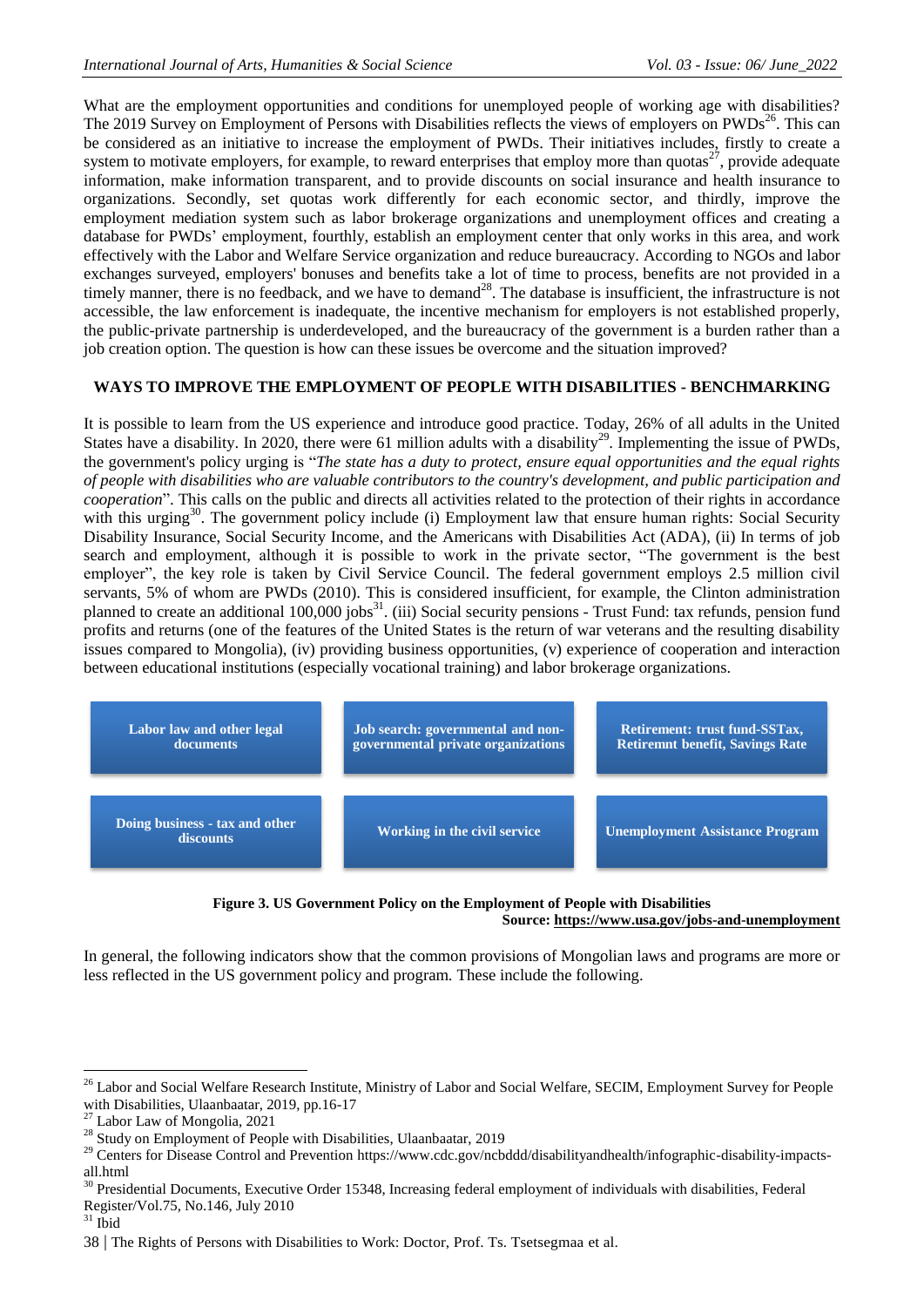| $N_2$                   | <b>Mongolia and USA</b>                                                                         |  |  |
|-------------------------|-------------------------------------------------------------------------------------------------|--|--|
| $\mathbf{1}$            | Protection of the rights of PWDs:                                                               |  |  |
|                         | The rights of PWDs are guaranteed on a legal basis                                              |  |  |
|                         | Included in legal documents on prevention of PWDs (illness, pregnancy, accident; insurance)     |  |  |
|                         | Support for self-sufficiency - business opportunities and financial support                     |  |  |
| $\overline{2}$          | Differentiate, evaluate and rehabilitate PWDs forms:                                            |  |  |
|                         | "Certificate" of disability                                                                     |  |  |
|                         | Physical rehabilitation-professional health consulting services                                 |  |  |
|                         | Educational rehabilitation-providing vocational education                                       |  |  |
|                         | Economic rehabilitation - to have a humane reputation and position in society                   |  |  |
|                         | Children with disabilities (vulnerable groups with special needs)                               |  |  |
| 3                       | The role of the state: proper care, protection, health and safety - care, protection, security  |  |  |
|                         | The right to development with human dignity and equality - to ensure universal participation    |  |  |
|                         | Access to education, health and vocational training                                             |  |  |
| $\overline{\mathbf{4}}$ | <b>Trouble-free environment:</b>                                                                |  |  |
|                         | Equipment / settings for safe movement and participation                                        |  |  |
|                         | Provide access to daily activities without assistance                                           |  |  |
| 5                       | <b>Social protection:</b>                                                                       |  |  |
|                         | Allowances / support for PWDs and their guardians-family members                                |  |  |
|                         | Equipment related to daily life, public transportation, health and disabilities                 |  |  |
|                         | Tax credit<br>$\overline{\phantom{0}}$                                                          |  |  |
|                         | Unemployment benefits<br>$\overline{\phantom{0}}$                                               |  |  |
|                         | Disability pension                                                                              |  |  |
|                         | NGOs participation and support                                                                  |  |  |
| 6                       | Collaborate with professional associations and NGOs - policy development, planning,             |  |  |
|                         | implementation, monitoring, professional advice and assistance, etc.                            |  |  |
| $\overline{7}$          | <b>Sports and culture:</b>                                                                      |  |  |
|                         | Support them in all aspects of their participation in cultural and sports activities-socialize, |  |  |
|                         | contribute to society-be proud-set an example-create a positive attitude towards society        |  |  |
|                         | <b>Research and study</b>                                                                       |  |  |
| 8                       | Regular surveys of socio-economic conditions (culture-education-development-participation-      |  |  |
|                         | position-personal development) -Data, information, analysis, joint research, etc.               |  |  |
|                         | Figure 4 Common provisions in Mongolian and US legislation and programs                         |  |  |

**Source: Research team, 2021**

In our view, the specifics of US public policy programs that differ from Mongolia can be summarized as follows, and as these are considered advantages, they can be benchmarked and incorporated into the Mongolian government's PWD policies and programs. These include:

## *1. To address the issue of disability from a human rights perspective - Respect Human Rights*

To guarantee human rights and the right to work, it is necessary to address human rights issues, such as right to work, rather than classifying citizens as people with disabilities and without disabilities. As infrastructure, compared to the United States, both of these countries follow building standards, for instance, but implementation is insufficient in Mongolia. For example, let us consider construction. Once a new building is completed, it is inspected by a professional construction commission and deemed eligible for use. The commission includes representatives of people with disabilities. However, the main reason is that the commission inspects the new building after it is completed, and does not pay attention to the construction process and the initial design. Once completed, the building can be used by people but is not accessible to people with disabilities. This can be seen from the results of surveys of government officials and people with disabilities, as well as the need to adjust infrastructure, including streets, buildings and public transport.

The United States adheres to The Principles of Universal Design, which seeks to create and maintain a "publicly designed and accessible workplace" to meet the diversity of workers, including those with disabilities. This type of improvement needs to be introduced in Mongolia. Work place adjustments must be made to recognize that all employers, employees, or prospective employees have unique abilities and limited needs. This requirement is important not only for integrating employees, facilitating work, managing the environment, processes, policies, technologies, resources and tools, optimizing employee productivity, safety, collaboration and communication, but also for increasing the efficiency of the organization. In short, infrastructure issues need to be addressed first. If infrastructure is accessible, people with disabilities will have better access to education and employment.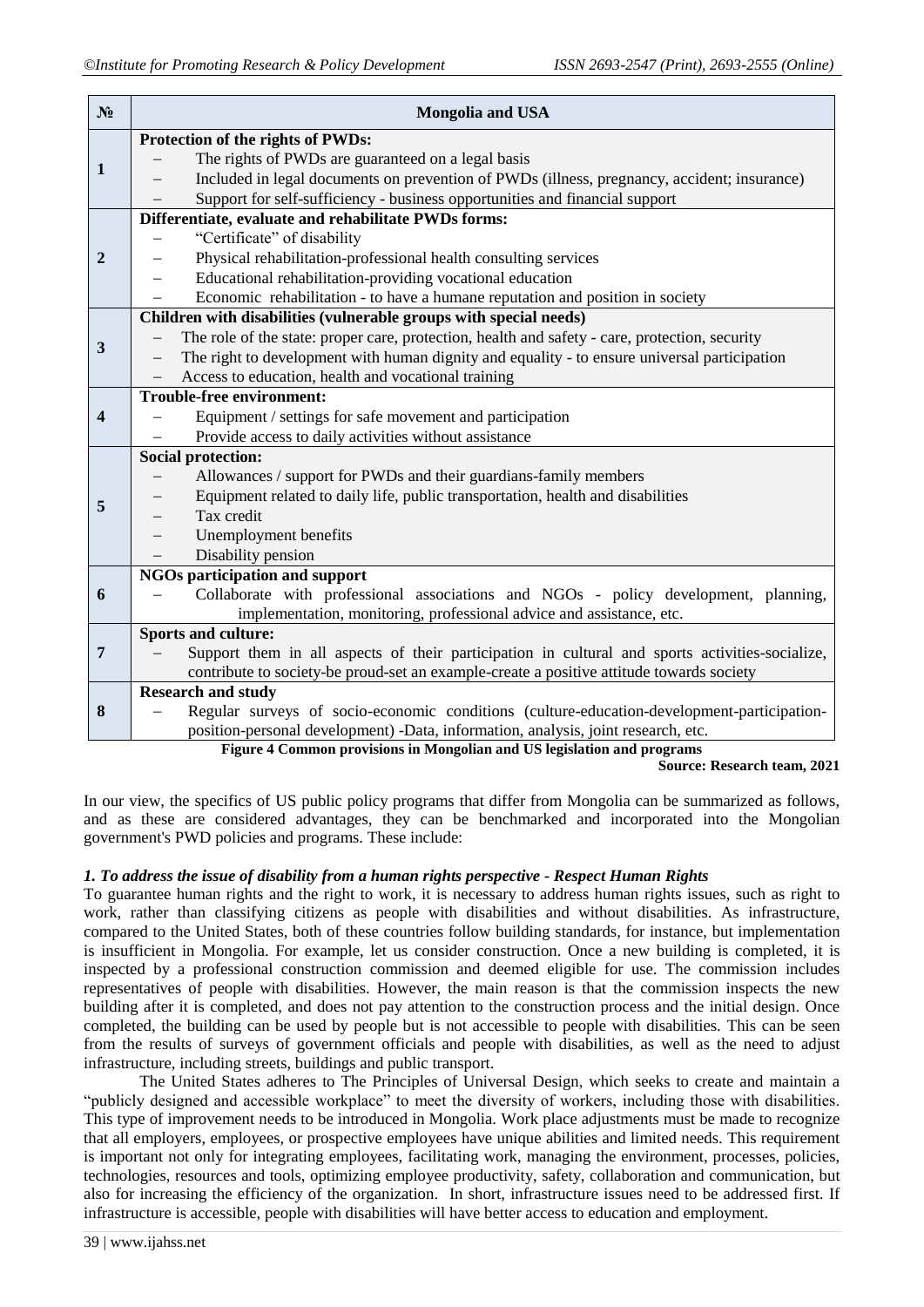## **2.** *People with disabilities are contributors to society - Human capital*

A person is an effective citizen by contributing to society, whether he or she has a disability or not. This entails a self-developing individual who works, creates, and strives. People with disabilities, on the other hand, cannot be "care-receivers, sick and poor" once they meet their special needs. They can create their own lives without relying on anyone like everyone else. In the future, there is a need to study how they contribute to the society and the economy.

## *3. Leading the way and contributing to society - The state is the best employer*

Citizens are contributors and active members of society, regardless of their disability or non-disability. Therefore, it is important to respect the right to work without discrimination and to cultivate the concept of Human Capital in society. The US experience is that "the state is the best employer." The Government agencies play an important role in providing employment for PWDs, especially the federal government where the advice that this action should be a role model. The US Office of Personnel Management plays an important role. In this way, it is possible for the civil service and public organizations to be role models in society and to be the best employers.

## *4. Public-private partnerships - Labor Exchange and Incentive Mechanisms*

How many people have been employed? How many people have been permanently employed? How many people have been able to live a happy life after retirement? According to survey results, the performance of labor brokerage organizations is insufficient. The main reason for this is that government support for these organizations is weak and there is no incentive mechanism in place. In the United States, unemployment offices are the bridge between job seekers and employers. The operation of offices has a differentiated reward system which is based on: how many people are registered - employed - has worked steadily for more than 6 months. This creates a Win-Win advantage. To have well-functioning labor brokerage organizations, it is necessary to develop an incentive mechanism in Mongolia. In this way, PWD make a "visible" contribution to society.

## *5. Integrated database of socio-economic status of PWDs (culture-education-development-participationposition-personal development)*

There are clear statistic indicators that compare the employment of people with and without disabilities. International conventions, to which Mongolia and the United States have acceded, as well as official documents on human rights and labor law, provide regular surveys on the implementation of the employment of PWDs. In the United States, the employment status of people with and without disabilities has become more consistent and transparent (we can see the statistics in the government website, at least). However, such studies are rare in Mongolia., Since disability is an interdisciplinary issue, it is important to include this type of study and it should be undertaken in any national survey, and have a database to address this will be helpful in any decision-making.

## *6. Encourage people with disabilities to participate in cultural and sports activities*

People with disabilities contribute to the development of a positive attitude in society. Through cultural and sports activities, they have established and promoted pride and role models in collaboration with educational, cultural, and other community organizations. Ordinary people know and understand the most basic forms of sign language. Cultural and sports activities are carried out in Mongolia. However, consistency is important. Consistency is scaled to the public through information, promotion, public presentation, and rewarding of successful citizens. It is important for people with disabilities to be positive, inspiring, and role models, as well as to reduce and eliminate discrimination against them. It is important to correct social perceptions. Therefore, the stabilization of activities can be considered as one of the important indicators to be reflected in the activities of public, private and voluntary organizations in Mongolia.

According to our research, the right to work of people with disabilities is being violated in Mongolia. This can be proved on several grounds. These include:

First, according to the Labor Law of Mongolia, enterprises and business entities pay for the positions to be filled by persons with disabilities. According to a study by the Labor and Social Welfare Research Institute (2019), 54.3% of organizations that pay without employing people with disabilities are paying for up to one year, 28.6% for 1-2 years, and 17.1% for more than 2 years. 31.4% of these organizations do not have a workplace for people with disabilities, 28.6% say that they do not meet their skills requirements, 14.3% do not have a job adjustment brief, and 8.6% say that they do not want to hire them. Article 6.4.5 of the Law on the Rights of People with Disabilities of Mongolia states that refusing to organize workplaces that are appropriate to the knowledge, skills, and characteristics of people with disabilities is discriminatory, and Article 6.4.6 states that not creating appropriate work materials that are specific to people with disabilities is discriminatory. However, the above responses show that there is a clear sense of discrimination in society and in the organization, and that this violates their right to work.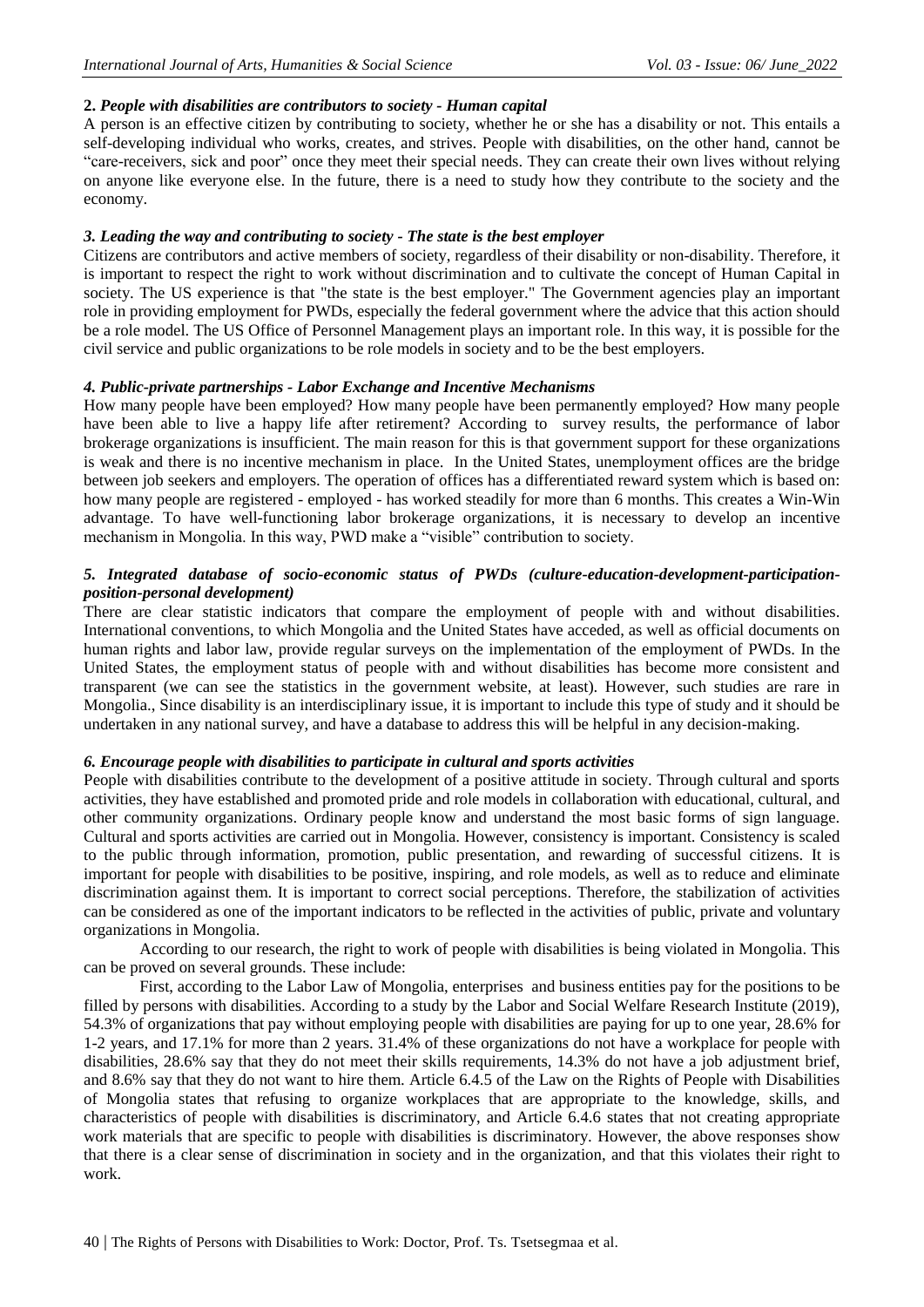Second, if infrastructure issues are a basic need for people with disabilities. However, their rights have been violated due to incomplete infrastructure issues. Article 6.3.1 of the Law on the Rights of People with Disabilities states that the failure to provide access to public transportation, infrastructure, housing, and public facilities and free access to public transportation is discrimination against PWDs. This shows that there is a clear sense of discrimination in society and in the organization and that this violates their right to work. We summarize that infrastructure is a basic need for PWDs and their rights are violated, then the secondary right to employment and access to education is violated. See Graph 7.







Third, Article 6.5.1 of the Law on the Rights of People with Disabilities states that "any information and advertisements that mislead the public about disability ... any advice that violates the rights of people with disabilities is discriminatory". Today, there are special schools, special programs and special centers for children with disabilities in Mongolia. These "special" education systems create a social tendency to treat people with disabilities as special. The American experience is that they have special needs, not special education.





**Graph 8. Right to work - Education**

Fourth, the study of people with disabilities surveyed (119) said that their right to work is being violated. Of these, 67% said it is due to lack of access to infrastructure (17%), 28% answered it is due to the special education system (41%), and 53% said it is due to high social exclusion (27%) that agree with government officials (Figure 2).



**Graph 9. Overall survey indication: Right to work violation**

Thereby, the right to work of people with disabilities is being violated. This can be proved on several grounds that are merged as inadequate infrastructure, special education system, and social negative treats.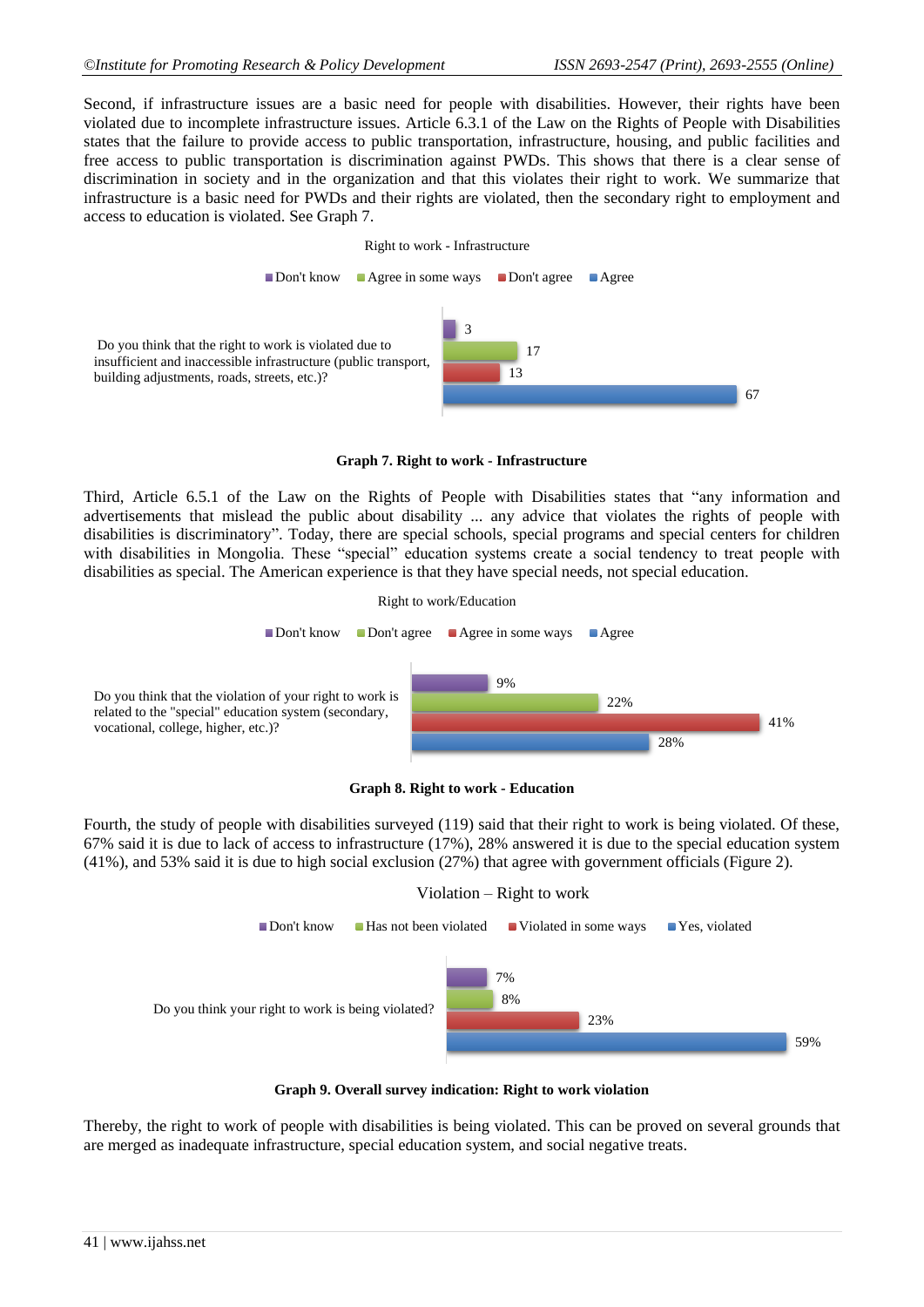## **CONCLUSION**

The employment of people with disabilities is one of the "wicked problems" facing Mongolia. However, this is not an issue that is unique to Mongolia, but is common to the rest of the world. To address this challenge, countries have successfully addressed this with appropriate policies and mechanisms that are suitable to their specific circumstances (such as the proportion of PWDs in the population, age, and the cause of the disability). The UN Convention on the Rights of People with Disabilities guarantees the equal right of people with disabilities to work including the right to choose freely or be recognized in the labor market, the right to work and participate in the social and economic development and the work environment to be open and accessible, based on the concept of the convention, including conditions, requirements and employment it prohibits discrimination on the basis of employment, continuing employment, career advancement, healthy and safe working conditions, and overall, all forms of employment. In this regard, the Law on the Rights of People with Disabilities was adopted by the Mongolian State Great Hural on February 5, 2016. The law provides for the protection and prohibition of all forms of discrimination on the basis of disability, and equal access to social relations, in particular employment opportunities.

Within the legal framework, Mongolia has guaranteed opportunities for social protection, health, education, independent living, and equal participation in social relations for people with disabilities, established the responsibilities of many governmental and non-governmental organizations for its implementation, and settled branches in central and local areas. However, the lack of law enforcement is evident in the employment of people with disabilities, who make up 3.3% of the population. The main reasons for this are poor coordination between these governmental and non-governmental organizations, inadequate management methods, lack of information, lack of database, bureaucracy and lack of cooperation with the private sector, and negative social attitudes towards PWDs. The prevailing attitude and underdeveloped employment environment and infrastructure lead to the conclusion that the right to work of people with disabilities are being violated. The violation occurs due to insufficient infrastructure including transportation, access to any building, and workplace adjustment that is the primary need for PWDs. The violation also occurs due to "special" education which separates PWDs from society as special group. The violation occurs due to negative social attitudes. The lack of access to infrastructure upon people with disabilities are less likely to go out, participate in public events, and to use public services other than to get employed. The younger generation thinks they are special group because of their special education system. Thus, social participation is weak and opportunities to be an active member of society are poor. This makes many members of society seeing them as sick, inactive care-receivers, therefore, discrimination takes place. Consequently, we need to do benchmarking.

Our team highlights US employment policies for people with disabilities. The employment policy of PWDs in the United States is based on: the government's emphasis on self-employed employers; it is understood by other members of society that they are as contributors to society, and this can be seen in the education system. The win-win situation is that the government, NGOs, educational institutions, labor brokerage organizations, and private sectors are all able to operate profitably and effectively, creating the best complementary mechanisms for PWDs. We believe that Mongolia can use this system and better management practices to further improve to the existing situation.